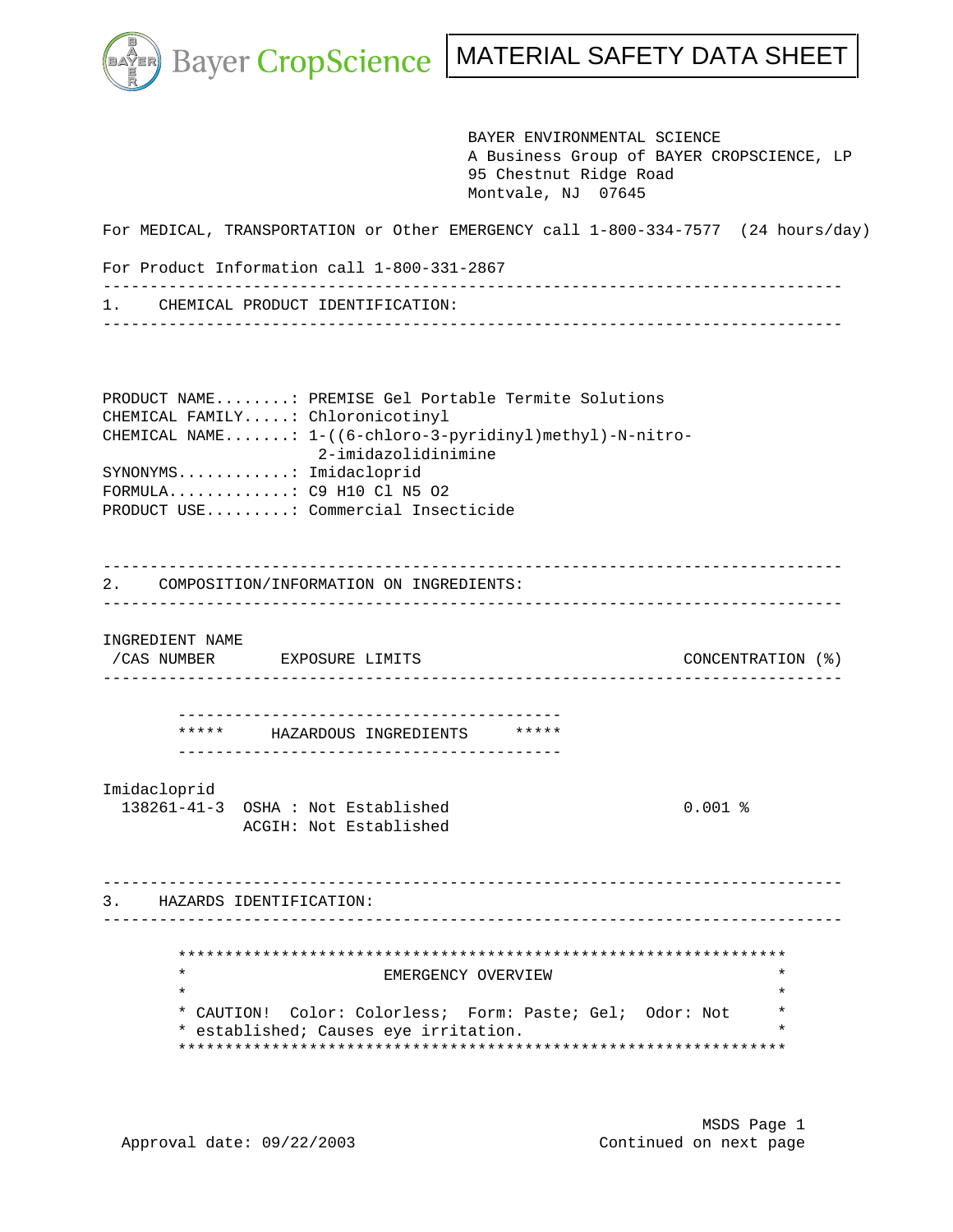## 3. HAZARDS IDENTIFICATION (Continued)

---------------------------------------

POTENTIAL HEALTH EFFECTS:

ROUTE(S) OF ENTRY..................: Skin Contact; Eye Contact; Ingestion

HUMAN EFFECTS AND SYMPTOMS OF OVEREXPOSURE:

ACUTE EFFECTS OF EXPOSURE.....: No specific symptoms of acute overexposure are known to occur in humans. Based on EPA Toxicity Category criteria, this product is essentially non-toxic by the oral and dermal routes of exposure. In addition, animal studies have shown that this material is minimally irritating to the eye and slightly irritating to the skin.

CHRONIC EFFECTS OF EXPOSURE...: No specific symptoms of chronic overexposure are known to occur in humans.

CARCINOGENICITY...............: This product is not listed by NTP, IARC or regulated as a carcinogen by OSHA.

MEDICAL CONDITIONS

 AGGRAVATED BY EXPOSURE......: No specific medical conditions are known which may be aggravated by exposure to this product.

|  | 4. FIRST AID MEASURES: |
|--|------------------------|
|  |                        |

FIRST AID FOR EYES......: Hold eye open and rinse slowly and gently with water for 15-20 minutes. Remove contact lenses, if present, after the first 5 minutes, then continue rinsing eye. Call a poison control center or doctor for treatment advice.

FIRST AID FOR SKIN......: Take off contaminated clothing. Rinse skin immediately with plenty of water for 15-20 minutes. Call a poison control center or doctor for treatment advice.

FIRST AID FOR INHALATION: Move person to fresh air. If person is not breathing, call 911 or an ambulance, then give artificial respiration, preferably by mouth-to-mouth, if possible. Call a poison control center or doctor for further treatment advice.

FIRST AID FOR INGESTION.: Call a poison control center or doctor immediately for treatment advice. Have a person sip a glass of water if able to swallow. Do not induce vomiting unless told to do so by the poison control center or doctor. Do not give anything to an unconscious person.

NOTE TO PHYSICIAN.......: Treat symptomatically. It is also requested that you call the emergency number on page 1 for any assistance needed.

------------------------------------------------------------------------------- 5. FIRE FIGHTING MEASURES: -------------------------------------------------------------------------------

FLASH POINT......................: Greater than 200 F  $(93 \text{ C})$ EXTINGUISHING MEDIA.............: Water; Carbon Dioxide; Dry Chemical; Foam

Approval date:  $09/22/2003$  Continued on next page

MSDS Page 2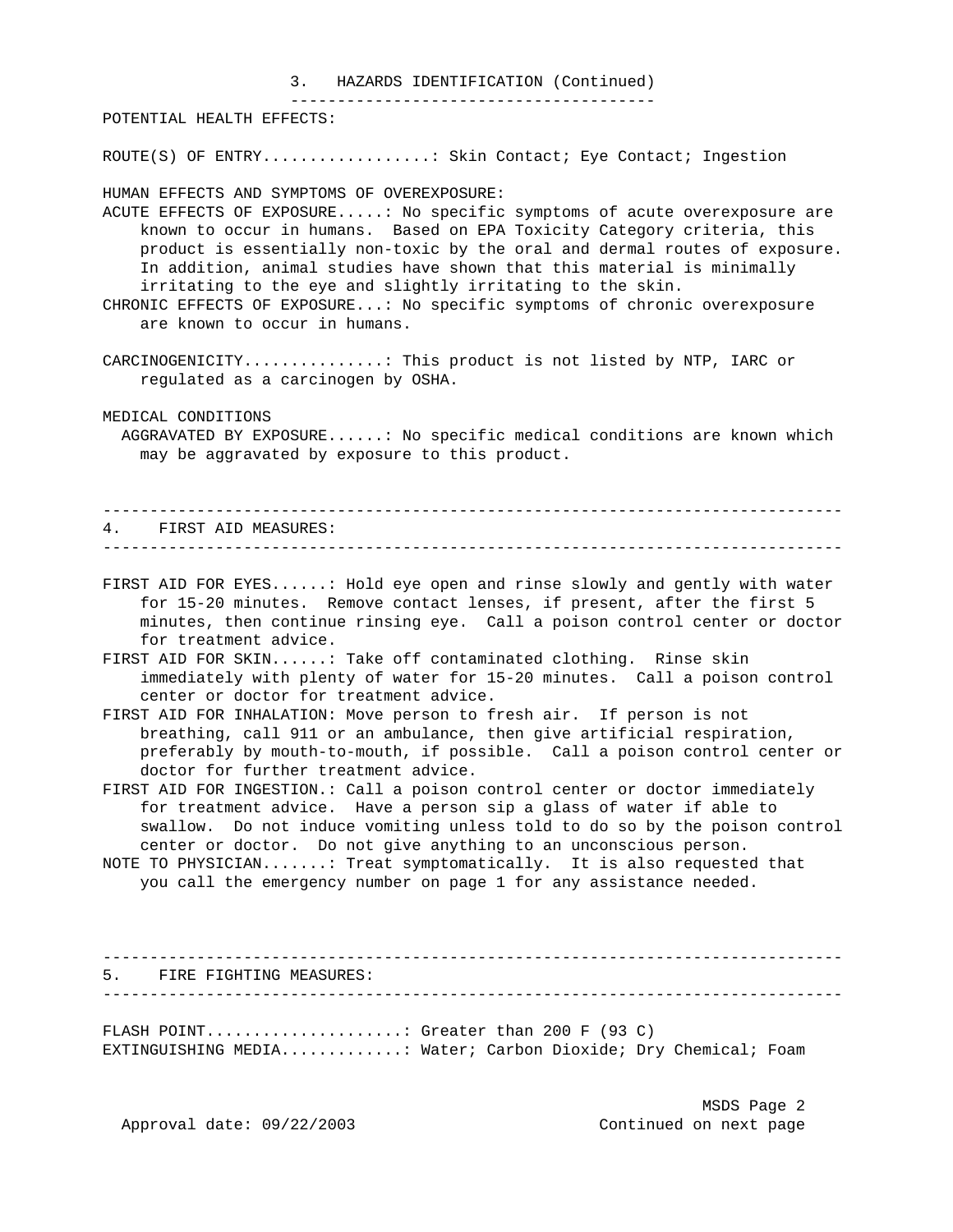## 5. FIRE FIGHTING MEASURES (Continued) ---------------------------------------

SPECIAL FIRE FIGHTING PROCEDURES: Keep out of smoke, cool exposed containers with water spray. Fight fire from upwind position. Use self-contained breathing equipment. Contain run-off by diking to prevent entry into sewers or waterways. Equipment or materials involved in pesticide fires may become contaminated.

------------------------------------------------------------------------------- 6. ACCIDENTAL RELEASE MEASURES: -------------------------------------------------------------------------------

SPILL OR LEAK PROCEDURES..........: Isolate area and keep unauthorized people away. Do not walk through spilled material. Avoid breathing vapors and skin contact. Wear proper protective equipment. Dike contaminated area with absorbent granules, soil, sand, etc. If large spill, material should be recovered. Small spills can be absorbed with absorbent granules, spill control pads, or any absorbent material. Carefully sweep up absorbed spilled material. Place in covered container for reuse or disposal. Scrub contaminated area with soap and water. Use dry absorbent material such as clay granules to absorb and collect wash solution for proper disposal. Contaminated soil may have to be removed and disposed. Do not allow material to enter streams, sewers, or other waterways or contact vegetation.

------------------------------------------------------------------------------- 7. HANDLING AND STORAGE: -------------------------------------------------------------------------------

STORAGE TEMPERATURE(MIN/MAX): None/30 day average not to exceed 100 F. SHELF LIFE..................: Time/temperature-dependent; contact Bayer for specific information.

SPECIAL SENSITIVITY.........: Not established

HANDLING/STORAGE PRECAUTIONS: Store in a cool dry area designated specifically for pesticides. Do not store near any material intended for use or consumption by humans or animals.

------------------------------------------------------------------------------- 8. PERSONAL PROTECTION: -------------------------------------------------------------------------------

REQUIRED WORK/HYGIENE PROCEDURES...: Exposure during the end-use use of this product is expected to be minimal. End-users should refer to the packaging label for proper handling procedures. However, if exposure to this product is possible while handling large quantities such as in manufacturing, transportation spills or other emergencies, the following personal protection is recommended. EYE PROTECTION REQUIREMENTS........: Safety glasses SKIN PROTECTION REQUIREMENTS.......: Long sleeves and trousers

HAND PROTECTION REQUIREMENTS.......: Chemical-resistant gloves such as latex or

Approval date:  $09/22/2003$  Continued on next page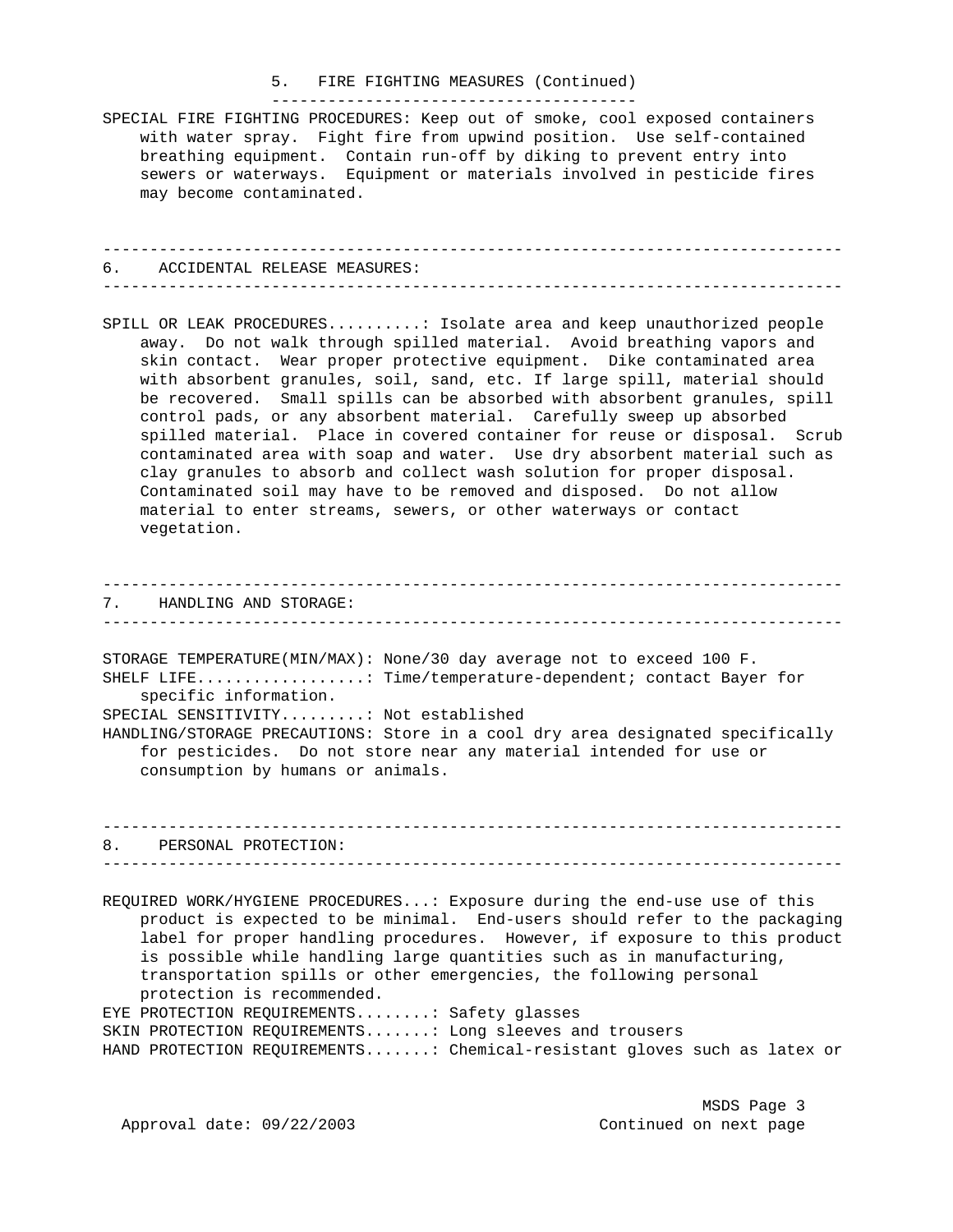## 8. PERSONAL PROTECTION (Continued) ------------------------------------

 nitrile RESPIRATOR REQUIREMENTS............: NIOSH-approved particulate respirator ADDITIONAL PROTECTIVE MEASURES.....: Clean water should be available for washing in case of eye or skin contamination. Educate and train employees in safe use of the product. Follow all label instructions. Launder clothing after use. Wash thoroughly after handling.

------------------------------------------------------------------------------- 9. PHYSICAL AND CHEMICAL PROPERTIES:

-------------------------------------------------------------------------------

| PHYSICAL FORM: Paste                       |                                                           |
|--------------------------------------------|-----------------------------------------------------------|
| APPEARANCE: Gel                            |                                                           |
| COLOR: Colorless                           |                                                           |
| ODOR Not established                       |                                                           |
| MOLECULAR WEIGHT: 255.7 (for imidacloprid) |                                                           |
| BOILING POINT: Not established             |                                                           |
| MELTING/FREEZING POINT: Not established    |                                                           |
|                                            | SOLUBILITY IN WATER : $0.51$ q/L @20 C (for imidacloprid) |
| SPECIFIC GRAVITY : 1.2495                  |                                                           |
| BULK DENSITY: Not applicable               |                                                           |
| % VOLATILE BY VOLUME: Not established      |                                                           |
|                                            | VAPOR PRESSURE : 1.5 x 10 -9 mm @ 20 C (for imidacloprid) |
| VAPOR DENSITY : Not established (Air = 1)  |                                                           |

10. STABILITY AND REACTIVITY:

-------------------------------------------------------------------------------

-------------------------------------------------------------------------------

STABILITY..................: This is a stable material. HAZARDOUS POLYMERIZATION...: Will not occur. INCOMPATIBILITIES..........: None known INSTABILITY CONDITIONS.....: None known DECOMPOSITION PRODUCTS.....: None known

------------------------------------------------------------------------------- 11. TOXICOLOGICAL INFORMATION: -------------------------------------------------------------------------------

Acute toxicity studies have not been performed on this product as formulated. The acute toxicity information provided below is from a similar formulation, PRE-EMPT Professional Cockroach Gel Bait, containing a higher percentage of the active ingredient, imidacloprid. The non-acute information pertains to imidacloprid technical.

ACUTE TOXICITY

 ORAL LD50..........: Male and Female Rat: >5000 mg/kg DERMAL LD50........: Male & Female Rat: >5000 mg/kg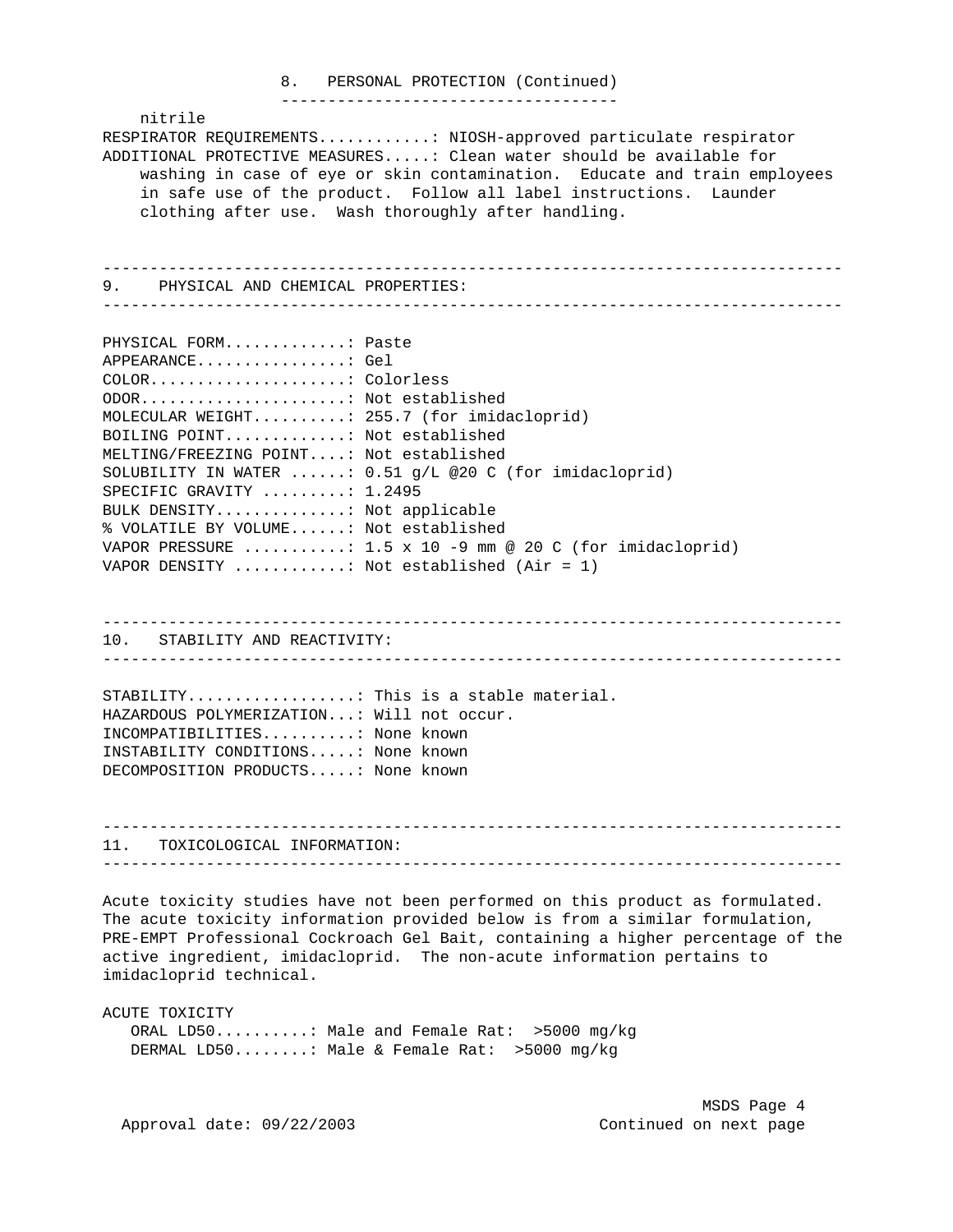#### 11. TOXICOLOGICAL INFORMATION (Continued)

 ------------------------------------------- INHALATION LC50....: No Data Available EYE EFFECTS........: Rabbit: Minimum irritation to the iris and conjunctiva was observed with all irritation cleared by 48 hours post-treatment. SKIN EFFECTS.......: Rabbit: Slight dermal irritant. SENSITIZATION......: Guinea Pig: Not a dermal sensitizer. SUBCHRONIC TOXICITY...: In a 3 week dermal toxicity study, rabbits were treated with the active ingredient, imidacloprid, at the limit dose level of 1000 mg/kg for 6 hours/day, 5 days/week. There were no local or systemic effects observed at any of the levels tested. The no-observed-effect-level (NOEL) was 1000 mg/kg. In a 4 week inhalation study, rats were exposed to dust concentrations of imidacloprid at 5.5, 30.5 and 191.2 mg/cubic meter for 6 hours/day, 5 days/week. Effects observed at the high concentration included decreased body weight gains, decreased heart and thymus weights, increased liver weights, and induction of the hepatic mixed-function oxidases. Histopathological examinations did not reveal any organ damage or local injury to the respiratory tract. The NOEL was 5.5 mg/cubic meter based on induction of the hepatic mixed-function oxidases. CHRONIC TOXICITY......: Dogs were administered imidacloprid for 1 year at dietary concentrations of 200, 500 or 1250 ppm. Due to the lack of significant effects, the high dose was increased to 2500 ppm at 17 weeks for the remainder of the study. Effects observed at the high dose included decreased food consumption, increased liver weights and elevated serum chemistries. The NOEL was 500 ppm. In chronic studies using rats, imidacloprid was administered for 2 years at dietary concentrations of 100, 300, 900 or 1800 ppm. Histopathology examinations revealed an increased incidence of mineralization in the colloid of the thyroid follicles at concentrations of 300 ppm and greater. At 1800 ppm, there were changes in the serum chemistries and a slight increase in the incidence of parafollicular hyperplasia seen in the thyroids. Body weight gains were reduced at 900 and 1800 ppm. The overall NOEL was 100 ppm. CARCINOGENICITY.......: Imidacloprid was investigated for carcinogenicity in chronic feeding studies using mice and rats at maximum levels of 2000 and 1800 ppm, respectively. There was no evidence of a carcinogenic potential observed in either species. MUTAGENICITY..........: The imidacloprid mutagenicity studies, taken collectively, demonstrate that the active ingredient is not genotoxic or mutagenic. DEVELOPMENTAL TOXICITY: In a developmental toxicity study using rats, imidacloprid was administered by oral gavage during gestation at doses of 10, 30 or 100 mg/kg. At the maternally toxic dose of 100 mg/kg, skeletal examinations of the fetuses revealed a slight increase in the incidence of wavy ribs. The NOELs for maternal and developmental toxicity were 10 and 30 mg/kg, respectively. Teratogenic effects were not observed at any of the doses tested. Rabbits were administered imidacloprid during gestation at oral doses of 8, 24 or 72 mg/kg. At the maternally toxic dose of 72 mg/kg, reduced body weights and delayed skeletal ossification were observed in the fetuses. The NOELs for maternal and developmental toxicity were 8 and 24 mg/kg, respectively. Teratogenic effects were not observed at any of the doses tested.

REPRODUCTION..........: In a reproduction study, imidacloprid was administered to rats for 2 generations at dietary concentrations of 100, 250 or 700 ppm.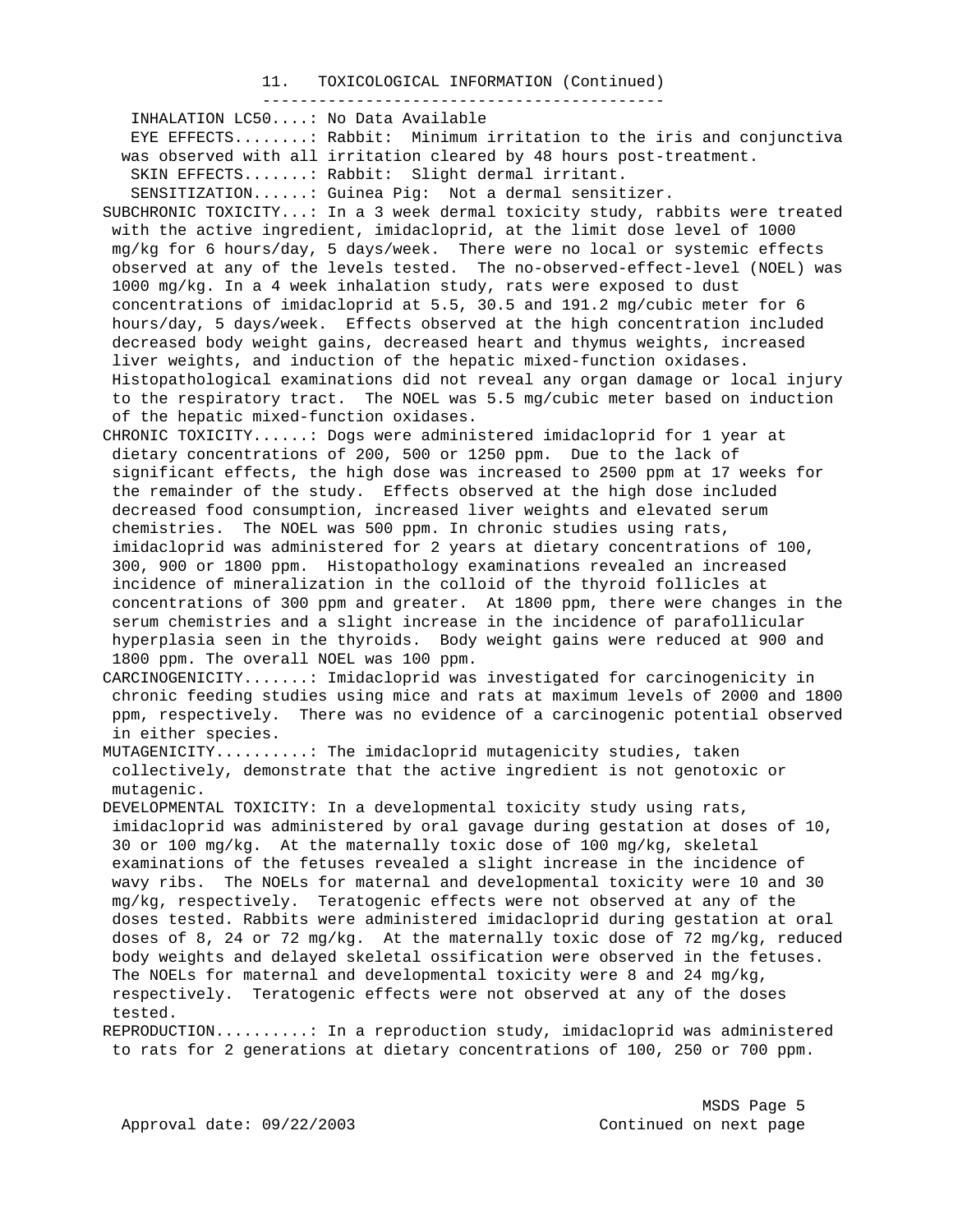# 11. TOXICOLOGICAL INFORMATION (Continued) -------------------------------------------

 Offspring at 700 ppm, exhibited reduced mean body weights and body weight gains. No other reproductive effects were observed. The maternal and reproductive NOELs were 100 and 250 ppm, respectively.

NEUROTOXICITY ........: In an acute neurotoxicity screening study using rats, imidacloprid was administered as a single oral dose at levels of 42, 151 or 307 mg/kg. Clinical observations and neurotoxicity evaluations were performed over a period of 15 days followed by a neurohistopathological examination. Deaths attributed to imidacloprid were observed at the high dose within a day of treatment. The NOEL for motor and locomotor activity was 42 mg/kg for males. Females at the low dose exhibited minimal decrease in activity in the figure-eight maze. In a subsequent study, the NOEL for motor and locomotor activity in females was 20 mg/kg. All clinical signs and neurobehavioral effects were ascribed to acute cholinergic toxicity, with complete recovery at sub-lethal doses within 7 days following treatment. The NOEL for neurotoxicity was 307 mg/kg based on the absence of treatment-related microscopic lesions in skeletal muscle or neural tissue. In a 13 week neurotoxicity screening study, imidacloprid was administered to rats at dietary concentrations of 140, 963 or 3027 ppm. At the mid- and high-dose, effects observed included reductions in body weight and feed consumption, and clinical chemistry findings. Neurobehavorial changes were observed only in males at the high dose. There were no correlative micropathologic findings in muscle or neural tissues in any animals at any treatment level. The NOEL for neurotoxicity was 3027 ppm. The overall NOEL was 140 ppm.

------------------------------------------------------------------------------- 12. ECOLOGICAL INFORMATION: -------------------------------------------------------------------------------

The active ingredient in this product has been thoroughly evaluated for ecological effects. Bayer will provide a summary of specific data upon written request. As with any pesticide, this product should be used according to label directions.

------------------------------------------------------------------------------- 13. DISPOSAL CONSIDERATIONS -------------------------------------------------------------------------------

WASTE DISPOSAL METHOD.......: Follow container label instructions for disposal of wastes generated during use in compliance with the product label. In other situations, bury in an EPA approved landfill or burn in an incinerator approved for pesticide destruction. Do not reuse container.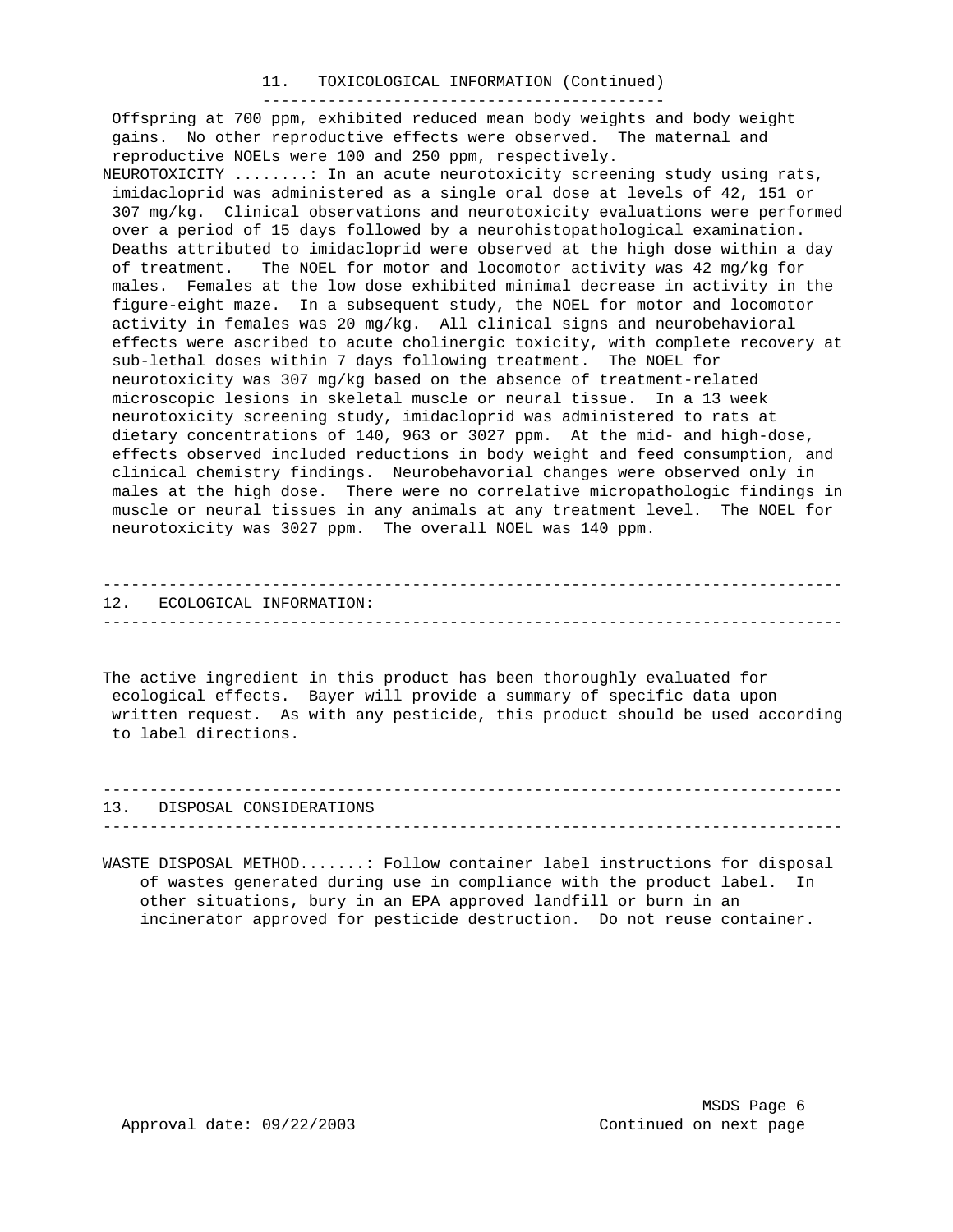------------------------------------------------------------------------------- 14. TRANSPORTATION INFORMATION: ------------------------------------------------------------------------------- TECHNICAL SHIPPING NAME........: Imidacloprid FREIGHT CLASS BULK.............: Insecticides, NOI-NMFC 102120 FREIGHT CLASS PACKAGE..........: Insecticides, NOI-NMFC 102120 PRODUCT LABEL..................: PREMISE Gel Portable Termite Solutions DOT (DOMESTIC SURFACE) ---------------------- HAZARD CLASS OR DIVISION ......: Non-Regulated IMO / IMDG CODE (OCEAN) ----------------------- HAZARD CLASS DIVISION NUMBER...: Non-Regulated ICAO / IATA (AIR) ----------------- HAZARD CLASS DIVISION NUMBER...: Non-Regulated ------------------------------------------------------------------------------- 15. REGULATORY INFORMATION: ------------------------------------------------------------------------------- OSHA STATUS.................: This product is hazardous under the criteria of the Federal OSHA Hazard Communication Standard 29 CFR 1910.1200. TSCA STATUS.................: This product is exempt from TSCA Regulation under FIFRA Section 3 (2)(B)(ii) when used as a pesticide. CERCLA REPORTABLE QUANTITY..: No components listed SARA TITLE III: SECTION 302 EXTREMELY HAZARDOUS SUBSTANCES..: None SECTION 311/312 HAZARD CATEGORIES.....: Immediate Health Hazard SECTION 313 TOXIC CHEMICALS.......: None RCRA STATUS.................: If discarded in its purchased form, this product would not be a hazardous waste either by listing or by characteristic. However, under RCRA, it is the responsibility of the product user to determine at the time of disposal, whether a material containing the product or derived from the product should be classified as a hazardous waste. (40 CFR 261.20-24)